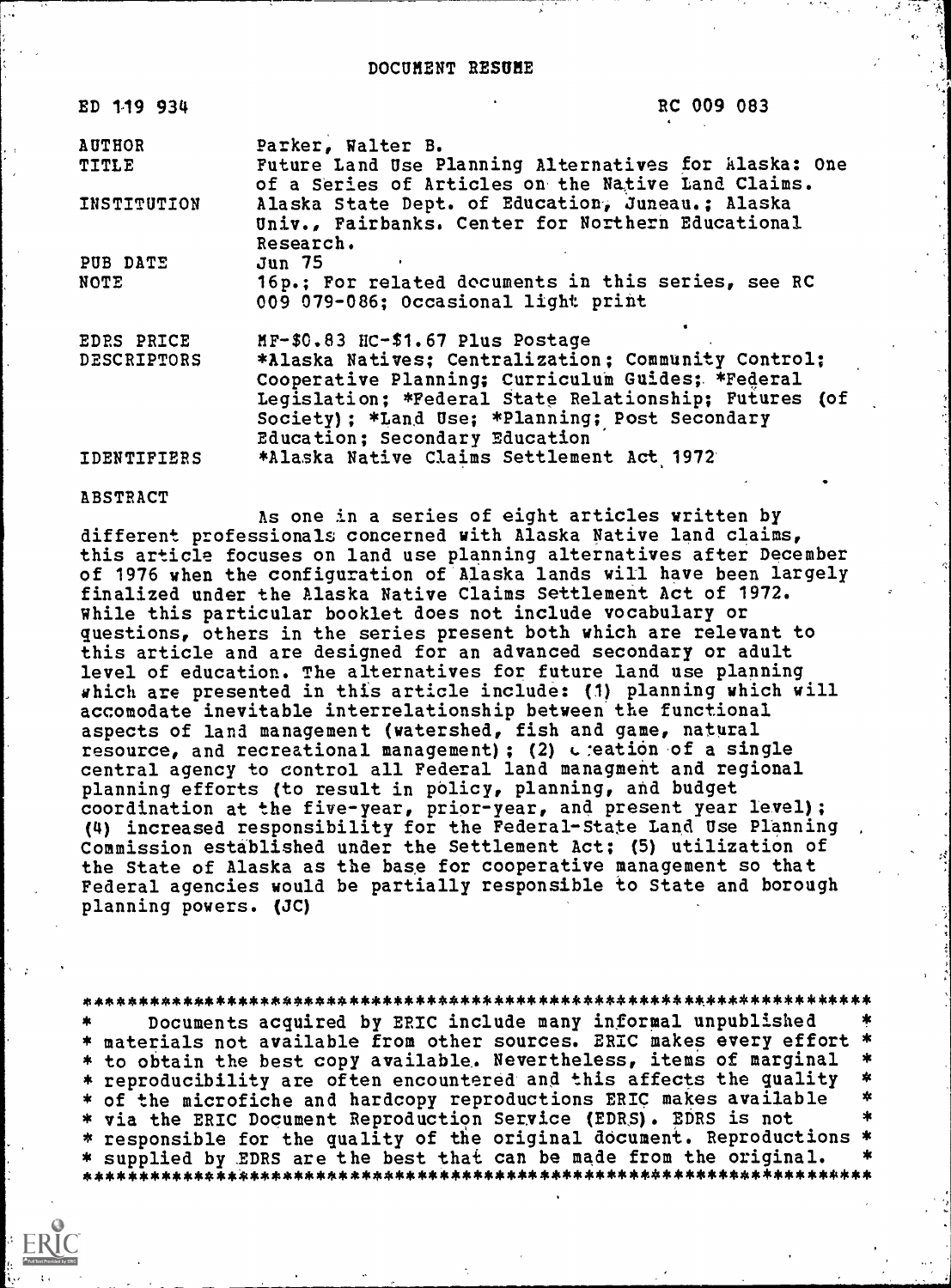# future land use planning alternatives for alaska

 $\overline{\mathbf{2}}$ 

One of a Series of Articles on

42661103

09 0 BS

Ô

US DEPARTMENT OF HEALTH. EDUCATION &WELFARE NATIONAL INSTITUTE OF EDUCATION

 $44022 - 03 - 26$ 

THE NATIVE LAND CLAIMS THIS DOCUMENT HAS BEEN REPROGRAMIZATION ORIGINAL THE PROGRAMIZATION ORIGINAL STATED DO NOT DESCRIPTION ORIGINAL STATED DO NOT NECESSARY OF PROM THIS DOCIIMENT HAS BEEN REPRO-<br>DuLED EXACTLY AS RECEIVED FROM<br>THE PERSON OR GANAMIZATION ORIGIN-<br>ATING IT POINTSORGANIZATION ORIGIN-STATED DO NOT NECESSARILY REPRE-SENT OFFICIAL NATIONAL INSTITUTE OF ENTIUS FOSITION OR POLICY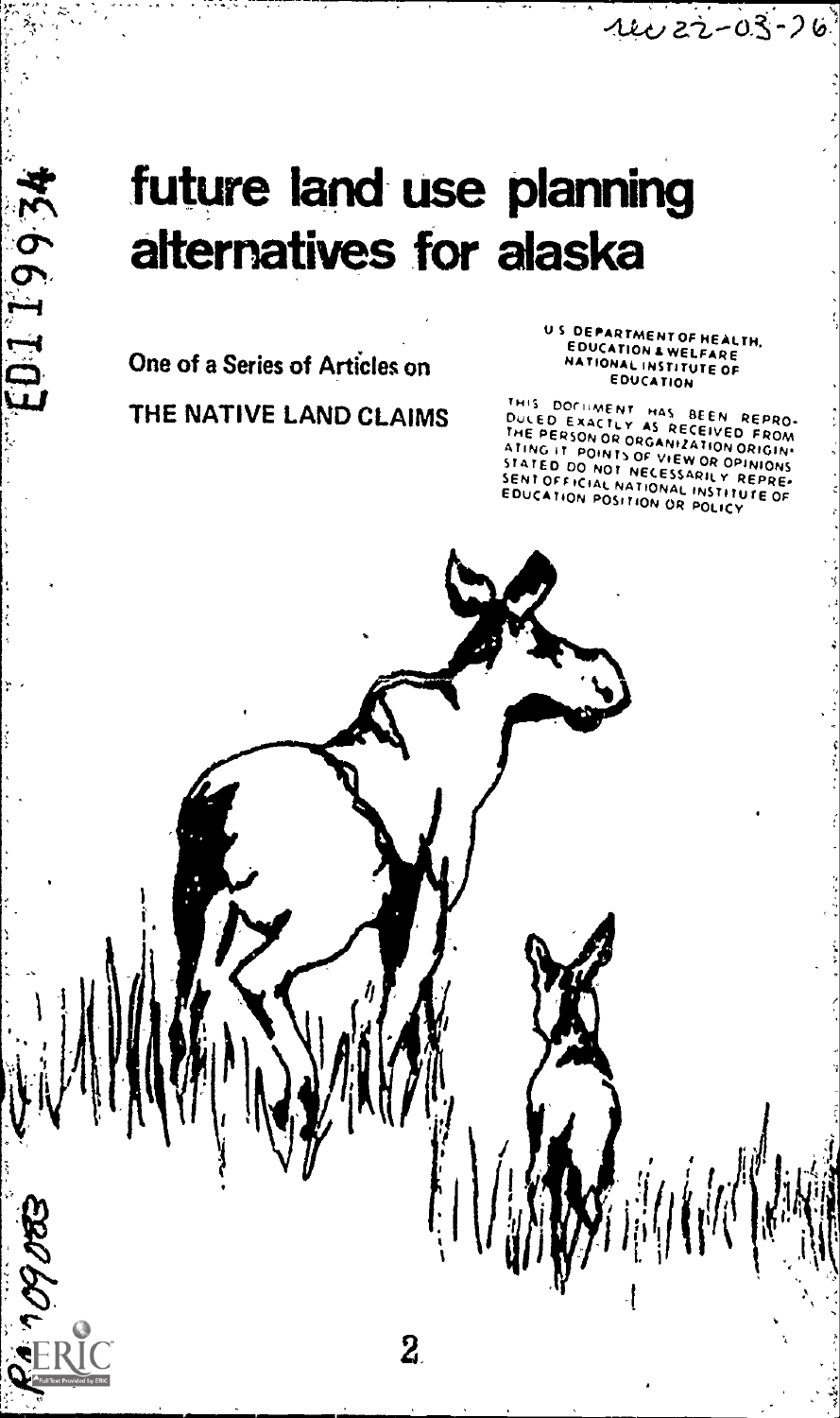## FUTURE LAND USE PLANNING ALTERNATIVES FOR ALASKA

By

Walter B. Parker Associate in Systems Planning Arctic Environmental Information and Data Center, University of Alaska

One of a Series of Articles on

THE NATIVE LAND CLAIMS

## COMPILED & PRODUCED JOINTLY BY

## ALASKA DEPARTMENT OF EDUCATION

#### AND

## CENTER FOR NORTHERN EDUCATIONAL RESEARCH UNIVERSITY OF ALASKA - FAIRBANKS

Or. Marshall L. Lind Commissioner of Education

Frank Darnell Director, Center for Northern Educational Research

ARTWORK: CANDACE OWERS

JUNE 1975



3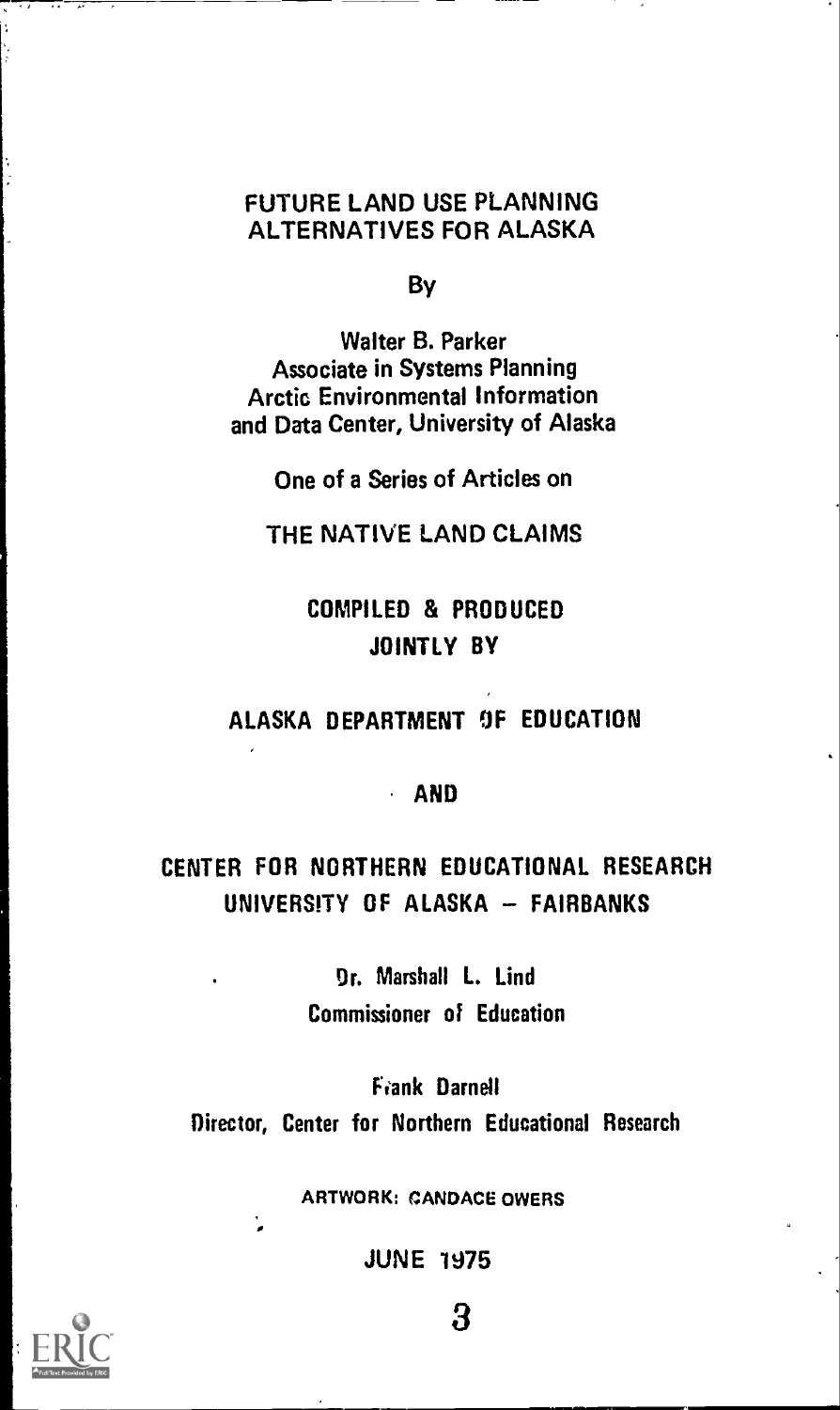#### TO THE READER

This booklet is one of a collection of articles written by people who are interested in Native land claims. As you will see, all of the people do not agree. They present their ideas for you to read and discuss. You may be excited about some of their ideas because you think they are absolutely right, or very wrong. When you have finished reading the articles, you will probably have done a lot of thinking about Native land claims and Alaskan politics.

Politics is not an easy field to understand. And yet politics is what the Native land claims are all about. Most of the articles were written by people who have spent a lot of time working in the world of politics. These people have a whole vocabulary which most students have not yet learned. So, to help students understand the reading, there is at the beginning of each article a list of definitions of terms. Any words in *italics* are explained for you at the beginning of that article, or an earlier one.

At the end of some articles are questions which you can ask yourself. In the margin, next to the question are numbers. If you go back to paragraphs in the article with the same numbers, and reread, you can increase your understanding. We cannot say you will always have definite answers but you may form your point of view.

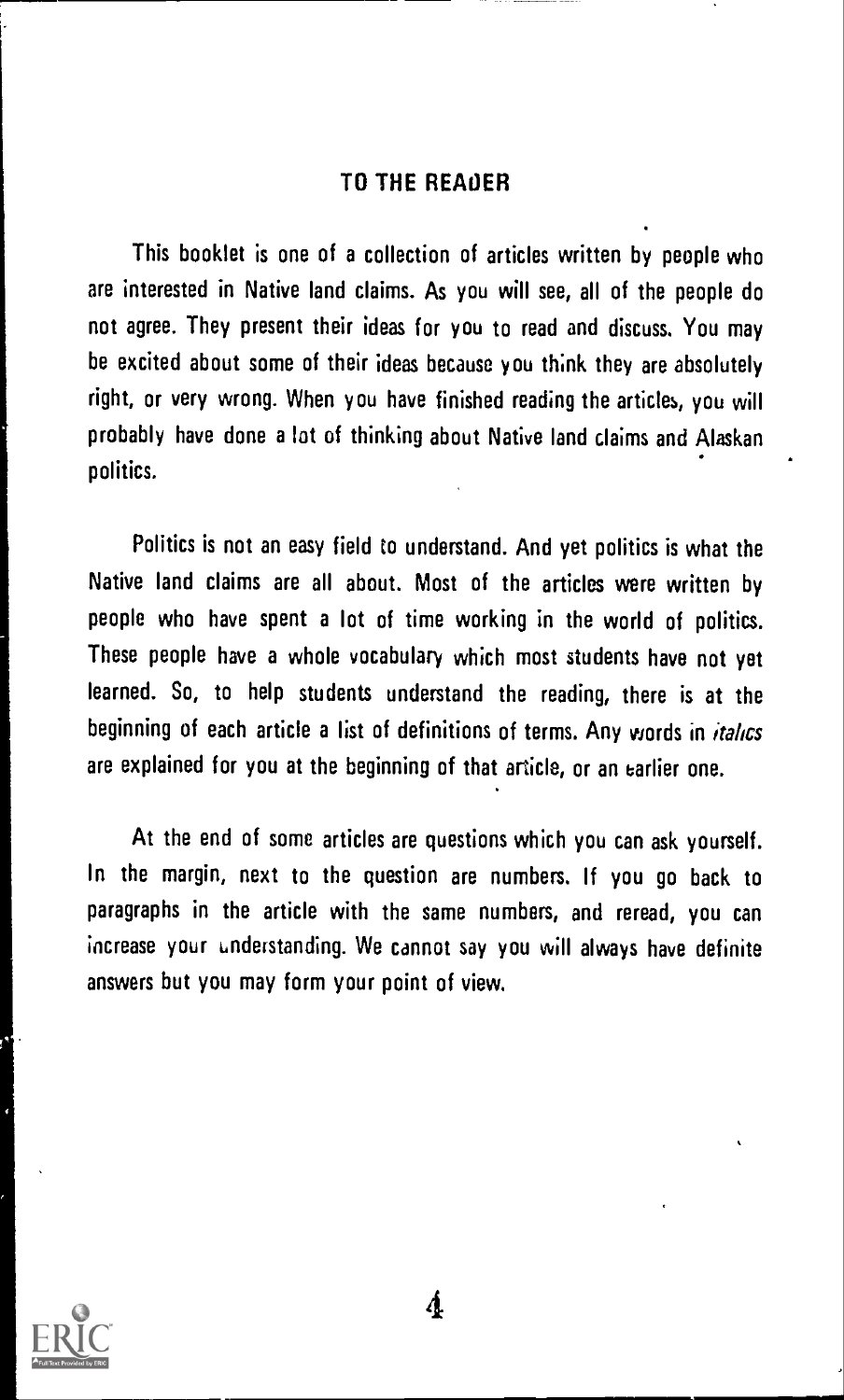## ARTICLES AND AUTHORS

 $\hat{\boldsymbol{\epsilon}}$ 

| Stock, Corpurations, and the<br><b>Native Land Claims Settlement</b> | Stephen Conn<br>Associate Professor of Law<br><b>ISEGR, University of Alaska</b>                                                        |
|----------------------------------------------------------------------|-----------------------------------------------------------------------------------------------------------------------------------------|
| <b>Environmental Issues in the Land Claims</b>                       | Guy Martin<br>Alaska Legislative Aide<br>to the Late Congressman,<br><b>Nick Begich</b>                                                 |
| <b>New Tribes for New Times</b>                                      | <b>Guy Martin</b><br>Alaska Legislative Aide<br>to the Late Congressman,<br><b>Nick Begich</b>                                          |
| The Politics of Passage                                              | <b>Guy Martin</b><br>Alaska Legislative Aide<br>to the Late Congressman,<br>Nick Begich                                                 |
| <b>Politics and Alaska Natives</b>                                   | <b>Harold Napoleon</b><br>Director, Yupiktak Bista                                                                                      |
| Village Alaska                                                       | Harold Napoleon<br>Director, Yupiktak Bista                                                                                             |
| Future Land Use Planning-<br><b>Alternatives for Alaska</b>          | Walter B. Parker<br><b>Associate in Systems Planning</b><br>Arctic Environmental Information<br>and Data Center<br>University of Alaska |
| Planning How to Use Land<br>in Village Alaska                        | <b>Bob Weeden</b><br>Professor of Wildlife Management<br>University of Alaska                                                           |

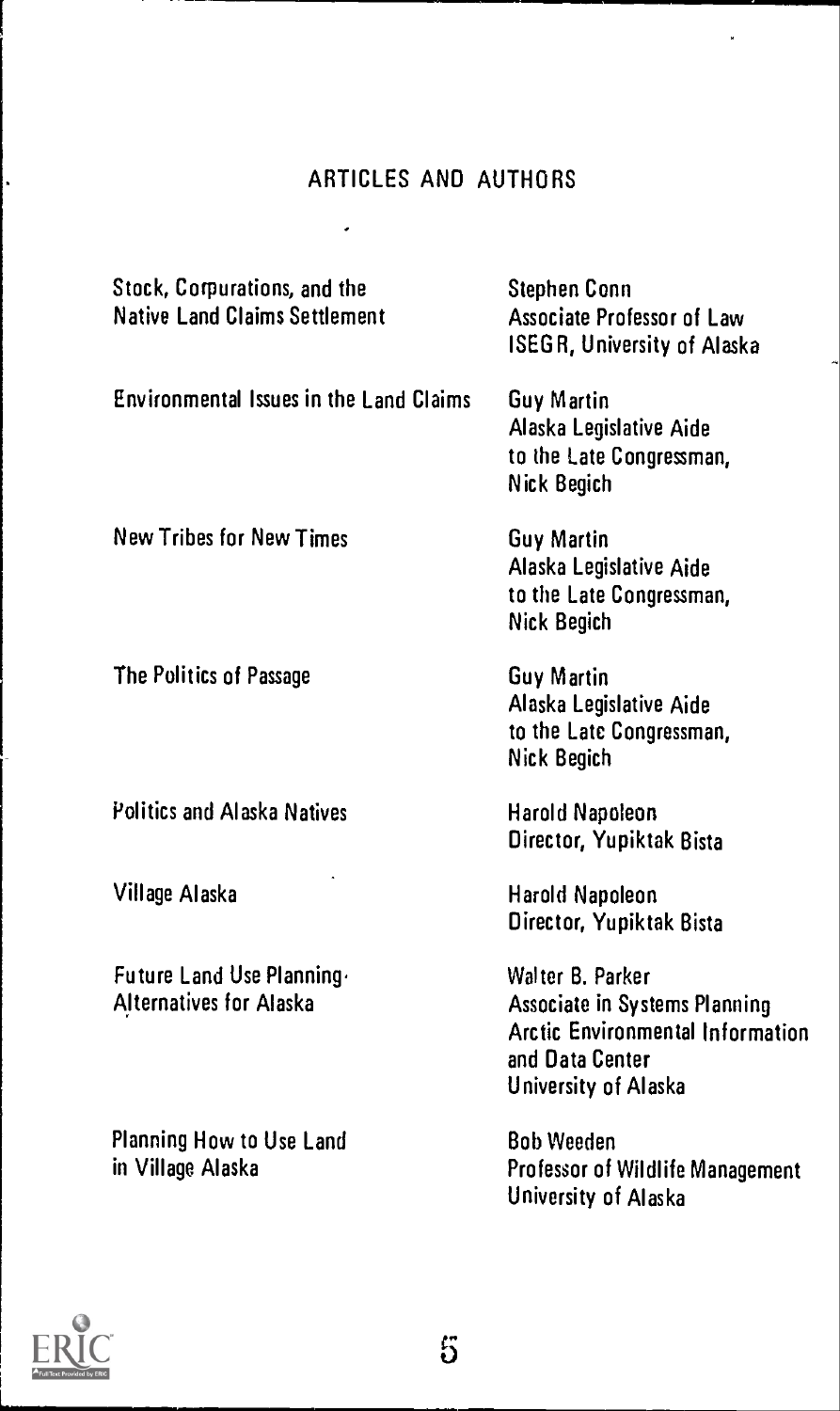## FUTURE LAND USE PLANNING ALTERNATIVES

### FOR ALASKA

Land planning in Alaska has come to be a synonym for regional planning. Seldom has regional planning, on such a scale and with such a time frame, been attempted anywhere prior to this time. The Alaska Native Claims Settlement Act mandated that a Joint Federa! State Land Use Planning Commission would be established to carry out certain aspects of the Act. Due to the amount of land involved, this; commission has become in effect, a regional planning commission, but with advisory powers only. The true planning powers remain with the State of Alaska, incorporated municipalities, and the federal land owning agencies in Alaska.

The basic planning framework established in the State of Alaska by its constitution is better than that which exists in most of the other states. Failures of planning in Alaska can usually be attributed to lack of will on the part of its administrators and land owners rather than any institutional barrier to good planning.

The Alaska Statehood Act gave the state the right to select up to 103 million acres of the state's 375 million acre total. The land law statues developed by the state to govern the administration of its lands call for land to be classified fur use *prior* to sale, a factor not yet present in the federal and many state land laws to the necessary degree. In addition, the state land laws required purchase of state lands with provisions that some development costs could offset the purchase price, This supposedly insured that land would not be taken up and held for speculation. But it has not worked to the degree it was hoped, since large quantities of state land in the Matanuska Valley have been bought by speculators and are being field by them. In the first 12 years of statehood (up until 1968), Alaska hed selected only 21 million acres of its patrimony.

In 1968 he rest of the land was in federal ownership with the exception of Tess than Jne million acres in private holdings as a result of lands homesteaded under the Homestead Act, or those purchased from the state. Of the federal lands the great hulk, 272 million acres, was unreserved public domain under control of the Bureau of Land Management with 86 million acres under

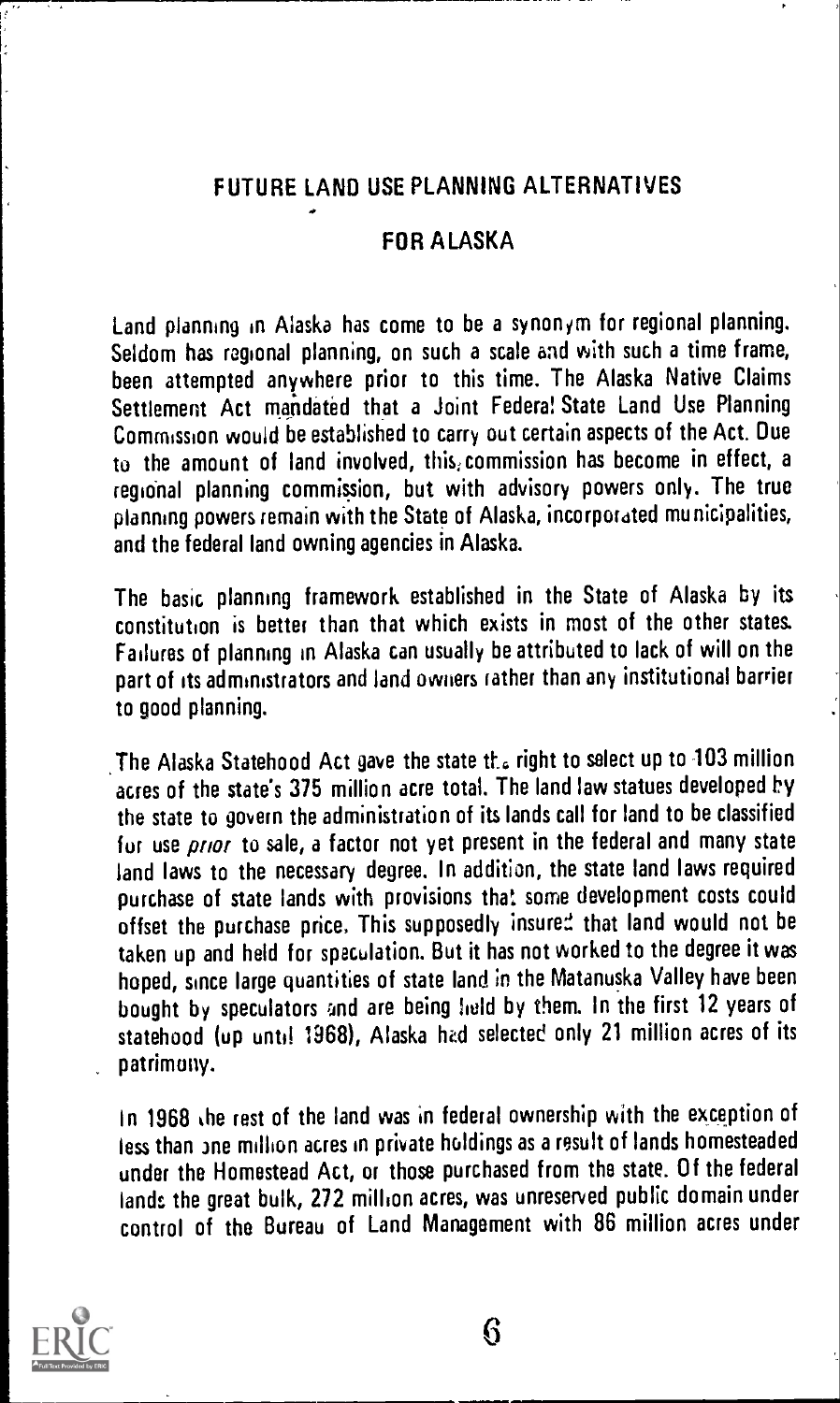control of the Forest Service. This 86 million acres is distributed as follows. Forest Service (20.7 million acres), Bureau of Sportfish and Wild life (18.6 million acres), the Department of Defense (26.2 million acres), the National Park Service (6.9 million acres) and other withdrawals for power reserves and Natives amounting to 13.4 million acres.<sup>1</sup>

The planning function in the State of Alaska is centralized in the Dffice of the Governor in a Division of Planning and Research. This office is supposed to coordinate all planning of municipalities and the various state agencies. It accomplishes this function to the best of its ability but is chronically understaffed.

Alaska has made provisions fur regional planning since its borough structure makes planning powers mandatory incorporated boroughs. Boroughs were required to exercise not only the regional planning function but also to take care of planning and zoning for the cities located within the borough structure. However, cities were permitted to retain their own zoning adjustment boards. The first borough was incorporated in 1962 and at present there are nine which occupy some 98,000 square miles or 17 percent of the state's land area which contain 260,000 (79percent) of the state's 330,000 population.

The rest of the state relies upon first class and second class cities to exercise local jurisdiction while the state Department of Community and Regional Affairs operates the planning function for the unorganized borough. The governing body for the unorganized borough is the state legislature.

As shown above, the Alas<sup>t</sup> a statutes do provide for a reasonable structure L ,m which coordinated planning can be accomplished. The missing ingredient is a means of coordinating planning for the fede al agencies which still control the great bulk of the state's land. A vehicle once existed in the Federal Field Committee fur Development Planning in Alaska, which was created after the Alaska earthquake in 1964, to coordinate relief and rehabiiitation programs in the state. While this committee had no direct control twer its member agencies, it was able to coordinate in major areas which cut across agency missions. The Alaska Native Claims Settlement Act was initially coordinated by the committee and it was responsible for the background data and early legislative cffai.s un that historic act. The Federal Field Committee was dissolved by executive order in 1971.

U. S. Federal Field Committze fur Development Plannir.3 in Alaska. Economic out look for Alaska, Anchorage, Alaska, 1971, p. 52)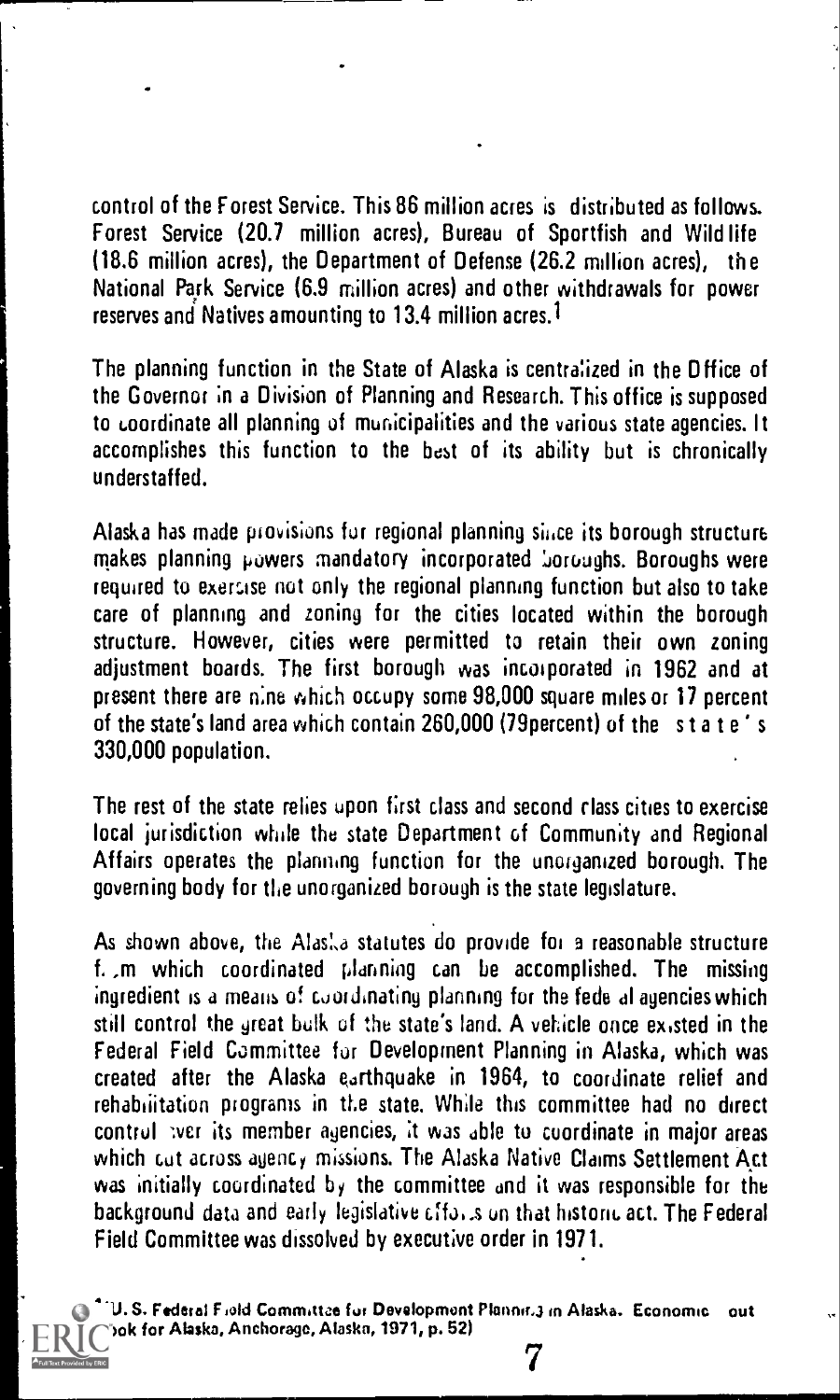The Native Claims Settlement Act institutes land patterns in Alaska which will shape the state in every facet for the next several centuries. It distributes over a five year period 40 million acres of land to private citizens on an ethnic basis and it provides for an additional 80 million acres of specially designated federal lands.

Thus, the configuration of Alaska by December 1976, when these designations will have been largely finalized, will resemble something of the following.

|                     | (millions of acres) |      |  |
|---------------------|---------------------|------|--|
|                     | 1970                | 1976 |  |
| State Land          | 27                  | 103  |  |
| Privata Land        |                     | 41   |  |
| Federal Special Use | 86                  | 152  |  |
| Total               | 375                 | 375  |  |

The great unreserved federal public domain which every Alaskan and thus every American could look upon as his own will be reduced by two thirds, While it will be replaced in large part by public lands, these will be managed for particular purposes and the many uses which were permitted on unreserved lands will be prohibited. It is, in effect, the final passing of the great American dream of free land.

Recognizing the long term structures which would be created by the Settlement Act, Congress provided that the Joint Federal-State Land Use Planning Commission would function as advisory board to the State of Alaska, the Federal Agencies and the Congress during the period of implementation The Commission is scheduled to self destruct in December of 1976 under the terms of the Act.

The new problem which Alaska and the federal government must face is, 'What type of system can be developed which will allow for functional management of the new joint land interests in Alaska?" There are several aspects of land management which must cross political boundaries if successful long term management is to be sustanted. Some of the functional aspects of land management which must be inco.porated in any regional plan to be successful are:

> Watershed management Fish and game management Recreational management Natural resource management

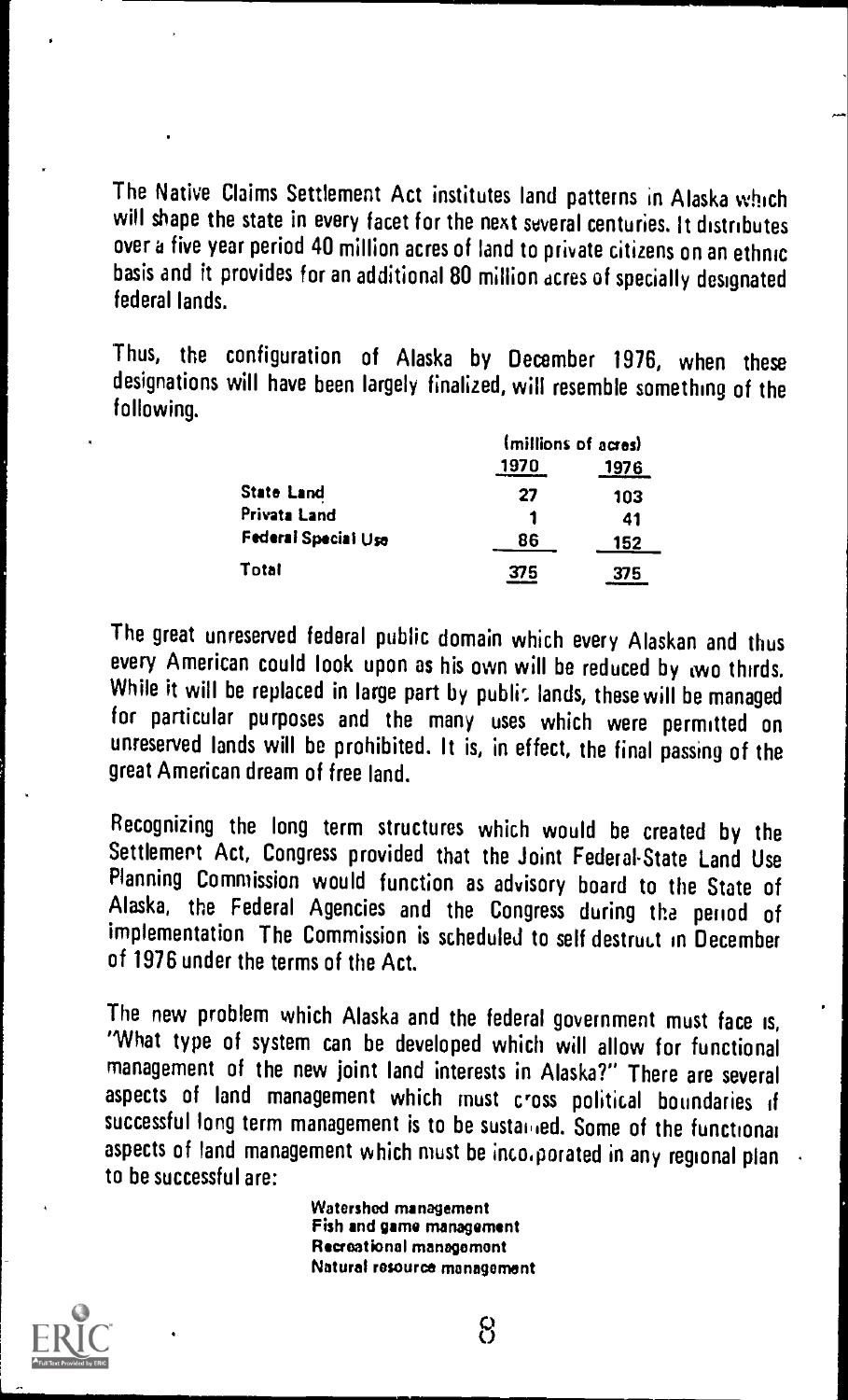In addition, such governmental powers as police, public health, and transportation regulation must cross the boundaries imposed by the Claims Settlement if rational government is to be maintained in Alaska.

The four aspects of land management listed above were the subjects of a three day seminar field in Anchorage in February of this year sponsored by the Southcentral Alaska Chapter of ASPA. These four areas were examined because they are of the greatest import overall in Alaska at present. While no outstauding new discoveries were made, the interrelationship of every aspect of land management was clear to most participants by the end of the third day. Some of the conclusions that were reached are summarized briefly here.

Watershed managers fall into two major categories, they are those who manage through regulation, and those who own the watersheds they manage. Their major objectives are. to insure a supply of pure water to input into water systems, to insure that discharges returned to the watershed do not exceed pollution control standards, and to control floods.

Fish and game managers are primarily concerned with maintaining healthy populations of animals, buds and fish. To accomplish this, they must rmintain terrestrial and aquatic habitats that will support the various species on a continuing basis. To do this, they must have some say over uses which will have adverse effects upon habitat. Because fish and game populations are often cyclical, the need fur habitat is a variable that requires flexibility in management.

Equally important  $\mu$  the provision of a suitable interface between man and those sp<sup>-</sup> ies which he hunts, fishes, louks at, and studies. To be successful in this area, access must be pro,ided in some cases and restricted in others. This restriction of access is the most difficult part of fish and game management since wild species are often commonwealth property, as they are in Alaska, and intrusions against such property are difficult to regulate.

Recreation uses of land can have the highest impact of any use except strip milling or total urbanization. Land has a carrying capacity for various types of outdoor recreatiunal use and zoning is probaLly necessary to insure that incumpatible uses are nut indulging in competition for land that can only suppurt the one use. In this competition, the machine oriented recreationist must win and since he requires larger amounts of land, has impact over a

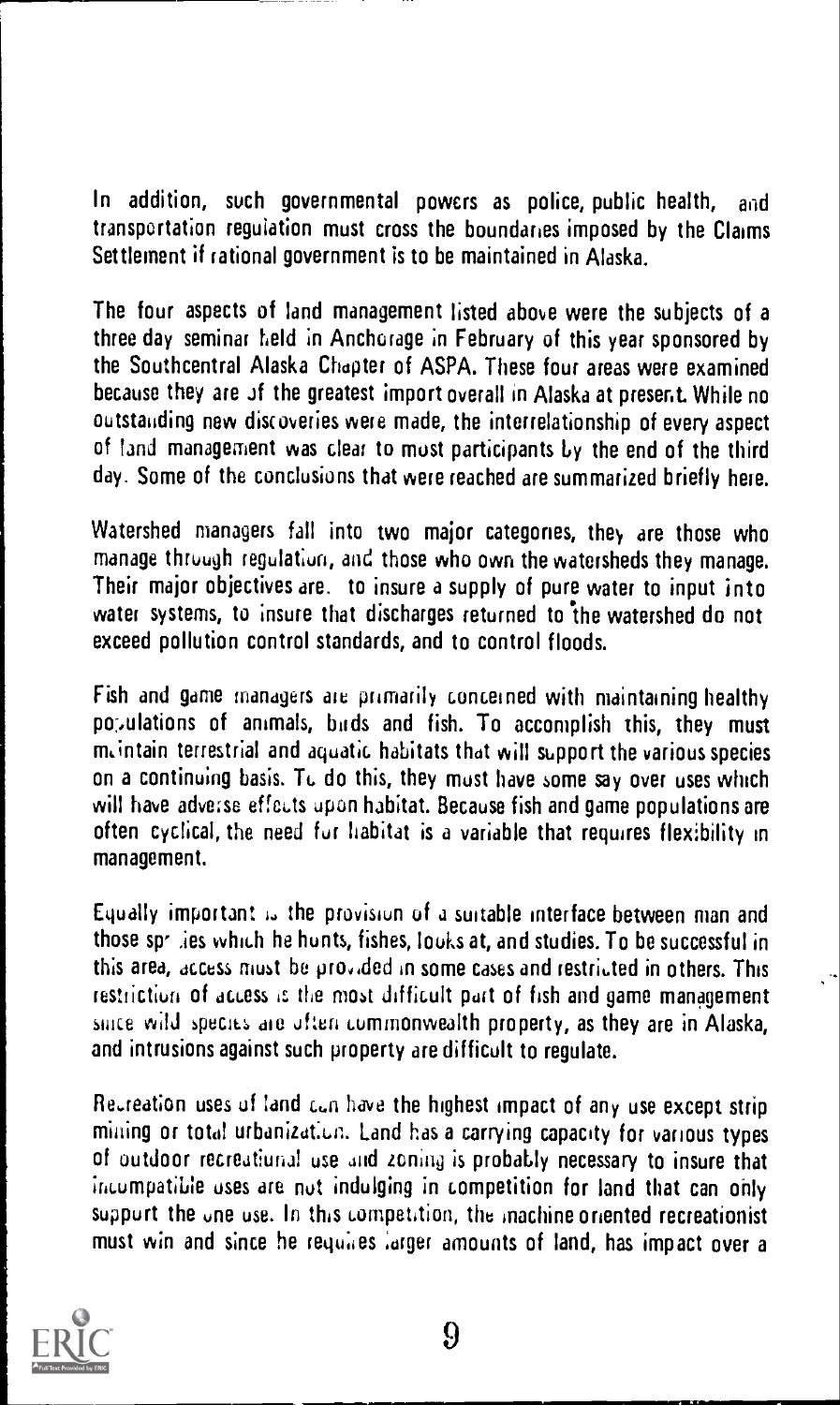wider area Therefore, zoning normally follows the path of excluding such recreation or limiting it.

Although it seems that natural resource development has only recently come under intense criticism there has been throughout history a continuing dichotomy between man's desires to develop the land through exploitation at the expense of others and his desire to maintain his home environment relatively unchanged from the condition he is used to. Rock quarries and strip mines always required some degree of economic or governmental force to win grudging acceptance in their immediate neighborhood. The automobile and the large earthmoving machines that gave us the power to disrupt the land rapidly have pushed this always present tension to its present point.

Now, natural resource developers, being driven to the wall, are rapidly becoming advocates of regional planning on their terms. They indulge in much discussion of alternative sources and of rehabilitation of disturbed lands. Essentially the resource developers still want as much freedom to explore and develop as they can gain from other uses.

The alternatives for cooperative management in Alaska for the future need through discussion now so that the framework for their implementation can be incorporated in one of the three land use planning bills presently before the Congress.

Recently, former Secretary of the Interior Hickel has again brought forward the proposal that all federal land management programs should be brought under one agency in order that fractionated management in the federal sector in Alaska could be avoided. This agency would, it is assumed, carry out the mandate of the Congress regarding national parks, wildlife refuges, national forests and other national priorities. Supposedly, more rational management of these missions would be created by having one management agency.

The result of this for the State of Alaska would be that it would have to deal with one very powerful agency rather than several who are just powerful. With all federal lands under one jurisdiction, the perception of a federal state within the State of Alaska would become even more pervasive than it is at present. While Alaska must deal now with the Secretary of Interior ultimately on most matters of federal lands, except for National Forests, there is a certain advantage for the state in fact that the Secretary must take

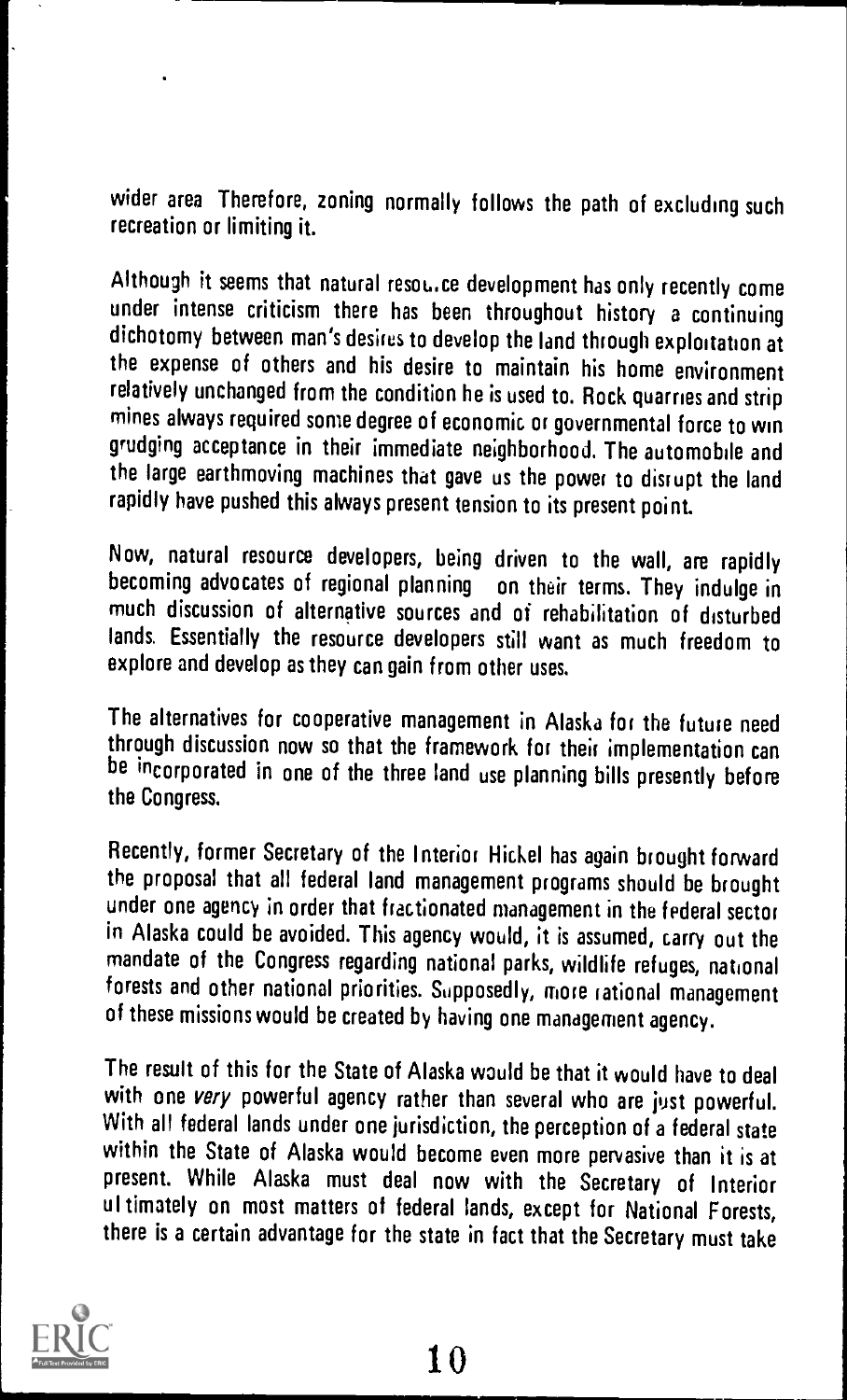int,. account the competing interests of the various land management agencies in reaching his decisions and the state and local governments can work through any or all of these agencies in order to advance local positions.

II there are to be no specially designated lands and all federal lands are to be managed as general purpose lands then this proposal would have more validity. However, the whole concept of multiple use and general purpose land management is in such a quandary of defining its real aims at present that it would seem most perilous to create a new superagency with a role to manage all federal lands on such a basis.

Another alternative that has been discussed is to create a federal commission to coordinate federal land management and regional planning efforts. This would be, in effect, a resurrection or the Federal Field Committee for Development Planning in Alaska. This group would ideally form joint committees with state agencies in various areas to achieve cooperative planning. This is certainly a better alternative then the present Land Use Planning Commission which is forced to adopt a regional planning coordination role to accomplish its more narrowly defined mission under the Native Claims Settlement Act. Such a commission could act as a focus for federal policy and would still allow the state and local governments the option of coordination directly with agencies when necessary.

Ideally, this commission would set up joint federal state working groups in the functional areas of land management which would result in policy, planning and budget coordination at the five year, prior year and present year level. It would allow the present structure to function but would put special demands upon it fui coordination. The problem that would arise would be when these well coordinated plans encounter the Congress and the state legislature and becume subject to the desires of those bodies. This will be present in any system designed but a body structured like the old Federal Field Committee is especially vulnerable since it can only act through the budgets of its constituent members.

Another possibility is to continue the present joint Federal/State Land Use Planning Commission with some adjustments. The commission is presently composed of a federal co chairman who is appointed by the President and a state co chairman who is the Governur of Alaska. There are four federal and four state commissioners. The commissioners serve as needed for



11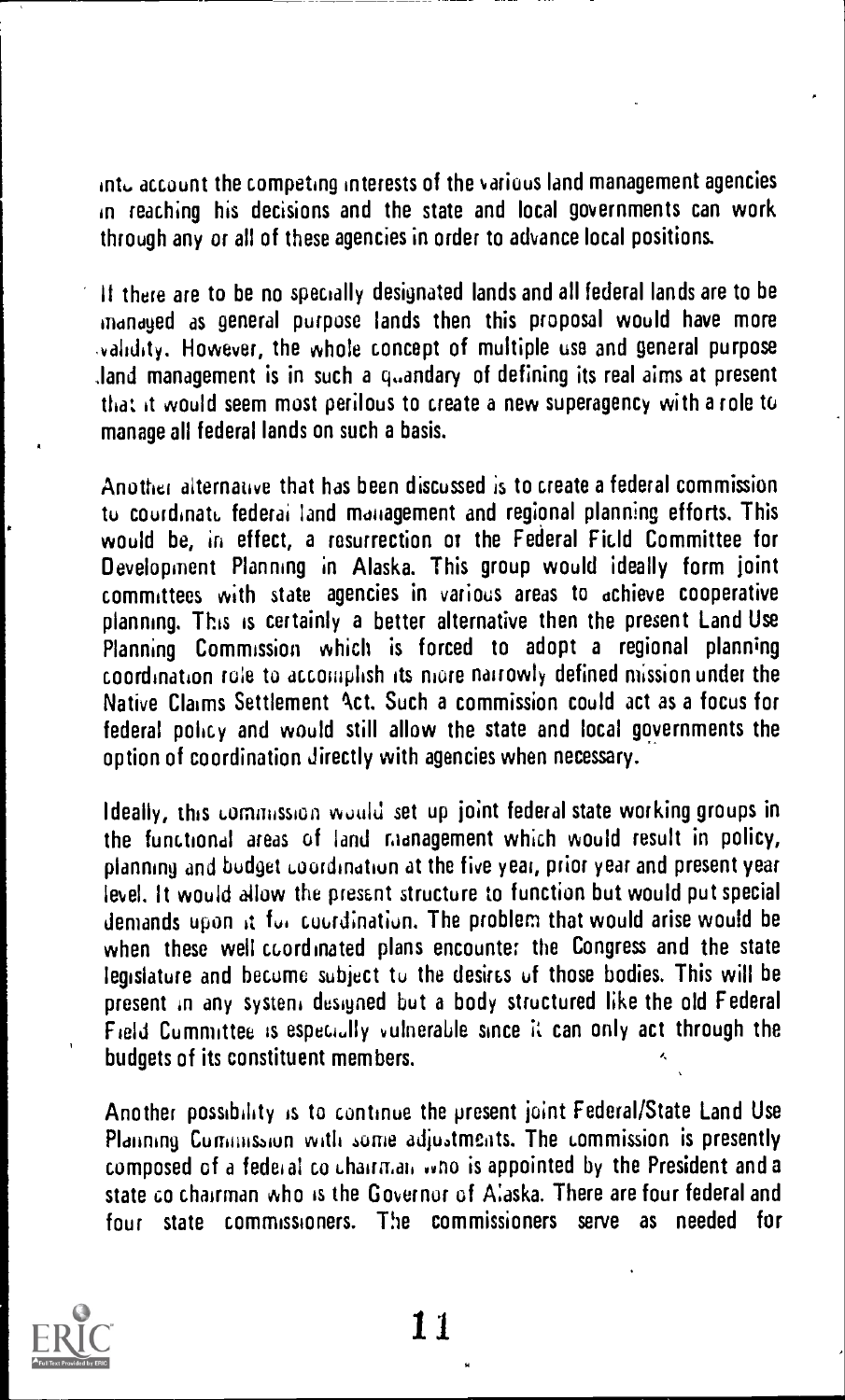approximately sixty days per year while the co-chairperson positions are full time The Governor of Alaska has designated a person to serve in his stead.

The commission has, under the terms of the Native Claims Settlement Act, a special relationship to the Secretary of the Interior. The Commission is of an advisory nature only and must implement its policies through the Secretary of the Interior if they affect federal lands and through the Governor if state lands are at issue Action must be taken through the Secretary on those lands designated for selection by Alaska's Natives.

The commission as it is presently structured serves the function of implementing the Settlement Act. It is forced into transportation studies and other areas because its decisions on land selections have such long ranging effects in all parts of the Alaskan social and economic structure. Because of its special relationship to the Secretary and the Governor it is difficult for the commission to coordinate functional management policies that involve other government agencies at the federal level.

New roles and relationships must be considered for the cummission if it is to be continued past 1976. When it is no longer hampered by the structures of its enabling legislation, the Settlement Act, it will be possible to remove some of the present barriers to successful coordination and policy development.

If both state and federal commissioners were appointed for terms the commission would certainly acquire more independence in policy development Appointment of federal commissioners by the President would give them more status with other departments of the federal government. The state government could have a co chairman appointed in his own right serving at the pleasure of the governor and the federal co chairman could continue to serve at the pleasure of the President. This would balance the independ ence of the commissioners and force the commission to truly coordinate its decisions with both the state and federal sector.

If the commission were to serve as advisor to the President rather than the Secretary of the Interior it would then have equal status with all federal departments and probably have an enhanced coordinative role. The commission would continue to rely upon federal and state agency support for most of the input to its planning system. This would require enough core staff to coordinate and synthesize this input for consideration by the

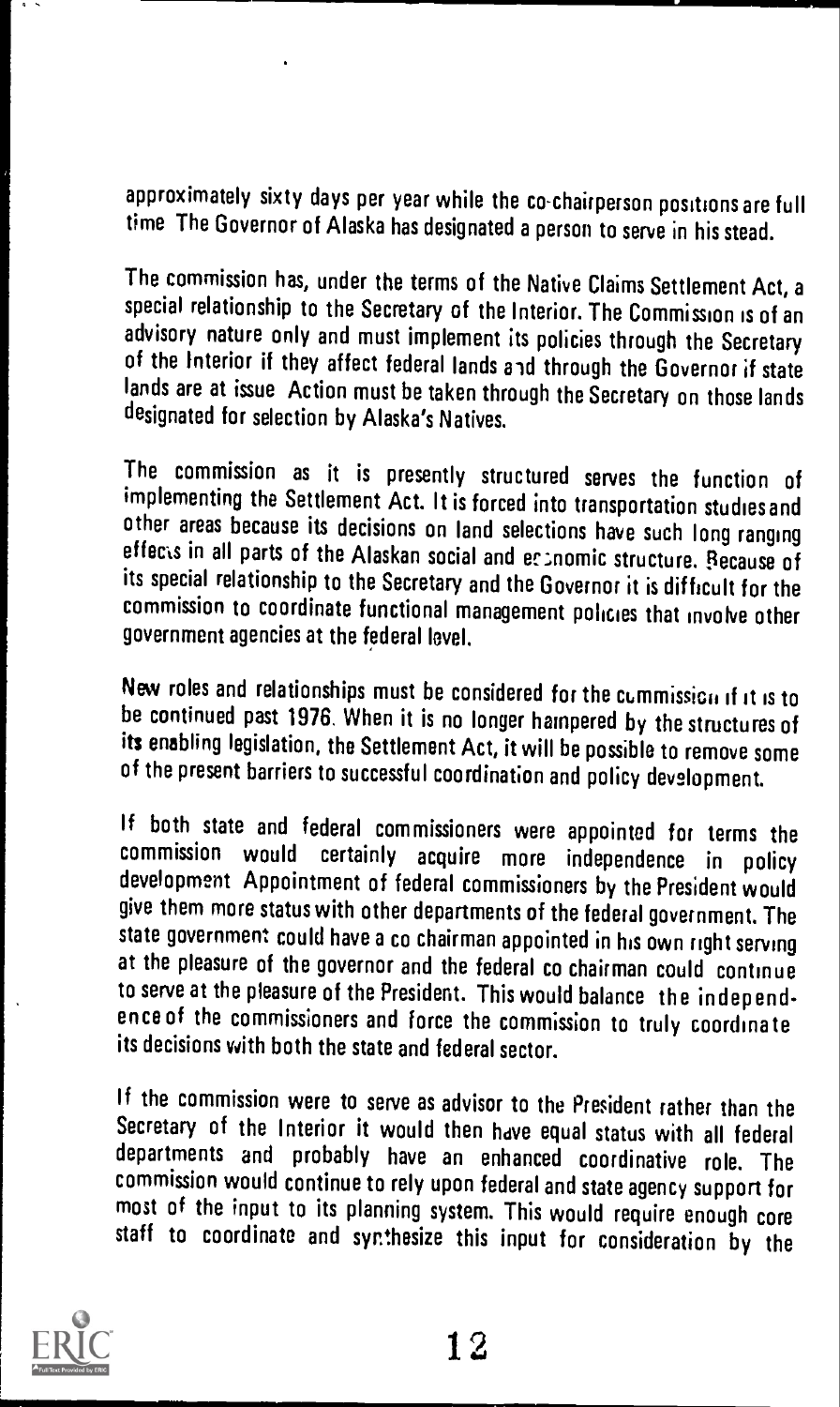#### commission.

Another proposal has been that lead agencies should be designated in certain areas of land manager.... This is another variation of the last concept examined but much wearer and more difficult to meintain continuity through planning and budget cycles.

One final alternative to examine is for the State of Alaska to serve as the base for cooperative management. The state government would provide the statewide framework and the borough governments the regional focus This alternative would require that federal agencies subordinate their authority in part to the state and borough planning powers, at least to the point where these bodies would have the right to review projected changes in federal land uses on the same basis as any zoning change. The Alaska state legislature passed a bill in this year's session which allows local government jurisdictions in Alaska to zone state lands and review their uses for compatibility with community planning goals. The same general thesis must be extended to federal lands if this alternative for cooperative planning is to work.

Plans are already being advanced by the state government and the Land Use Planning Commission to develop six planning regions within the state based upon major hydrographic areas. Watershed management on the statewide scale could be accomplished by utilization of these districts. Special authorities wuuld not be necessary if state jurisdication in this area continued to prevail as it presently does under Alaska law.

Fisn and game management mast cross political and geographic boundaries in order to be successful. Luckily there are no major problems with Canada at this time on species which migrate across the boundry, and most of Alaska's problems with terrestrial species are self contained. Here, again, if state jurisdiction continues oil its present basis, the framework for rational management will be present. The Alaska Department of Fish and Game is rapidly developing a statewide system of zones for game management within which the needs of National Parks and Wildlife Refuges can be accommodated. Essentially the plar. calls for areas designed for highest quality hunting, areas for viewing only, areas designed to meet the subsistence needs of all Alaskans and scientific study areas. ų

> $,$ } sr



ì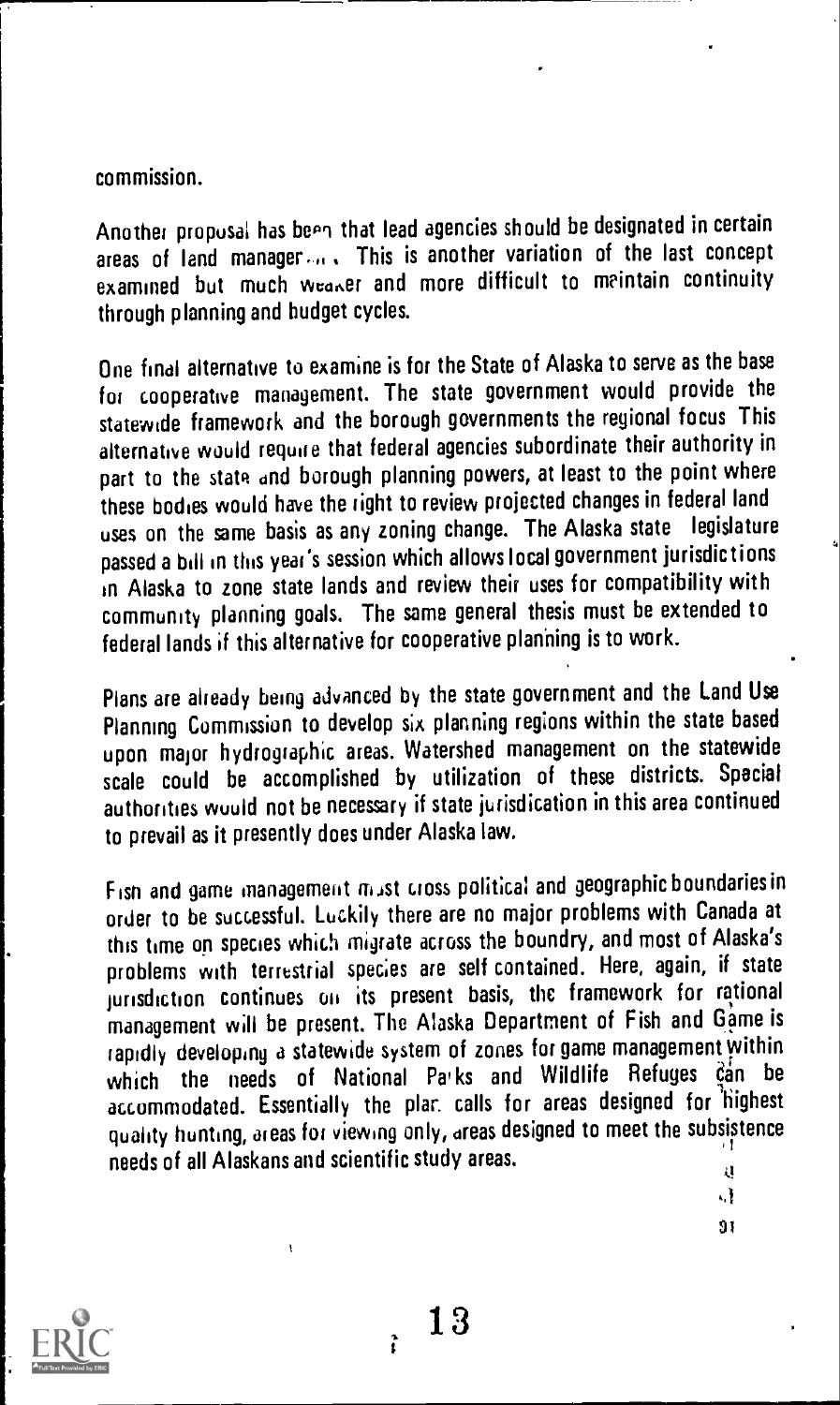Recreational management under this system would involve coordinating the needs of the National Parks Systems, the State of Alaska Parks Systems, private investors and local communities. Some small communities fear being deluged in a flood of tourists that might be generated by large federal investments in the new National Parks that will be created in Alaska in the next five years. Other communities will welcome such investments. The residents of Alaska fear that their own recreation needs will be derogated to meet the demands of tourism. Alaska is familiar with what has happened in the Caribbean and in Hawaii and does not care to repeat the experiences of other major vacation and recreation areas if possible.

However, many of us feel that this is not a real danger since the tourist normally follows the sun and we are not noted for that commodity. There is no reason why, if investments in recreation are coordinated so that one area is not overwhelmed with investments from all sectors, federal, state and private, while other areas are left with nothing, that successful management patterns cannot be developed However, the future possible management pattern in this area is not so clear as in watershed and fish and game. The National Outdoor Recreation Plan assumes state leadership in this area but is somewhat nebulous about how this is to be accomplished. The Alaska Parks and Recreation Council has been created to provide a statewide coordinating agency and this concept includes local parks and recreation councils for local coordination. The council includes all federal and state agencies, local governments and citizens interested in recreation. However, it is still a nebulous concept and only two local councils have been established.

The problems which need to be worked out on a joint basis in achieving successful outdoor recreation patterns in Alaska are myriad. If such problems as whother federal lands should be available for private development, the role of mechanized recreation in an area, and the general impacts previously discussed are to be resolved, a more positive planning mechanism must be developed for outdoor recreation. The council system will work only if the federal and state agencies are forced to take formal cognizance of council actions. This is not presently the case.

It may be best that the boroughs serve as the focus for outdoor recreation planning and that this be treated as a part of the local planning function. If federal agencies had to secure local review and approval of land use changes, recreational uses would be included. The economic aspects of recreational

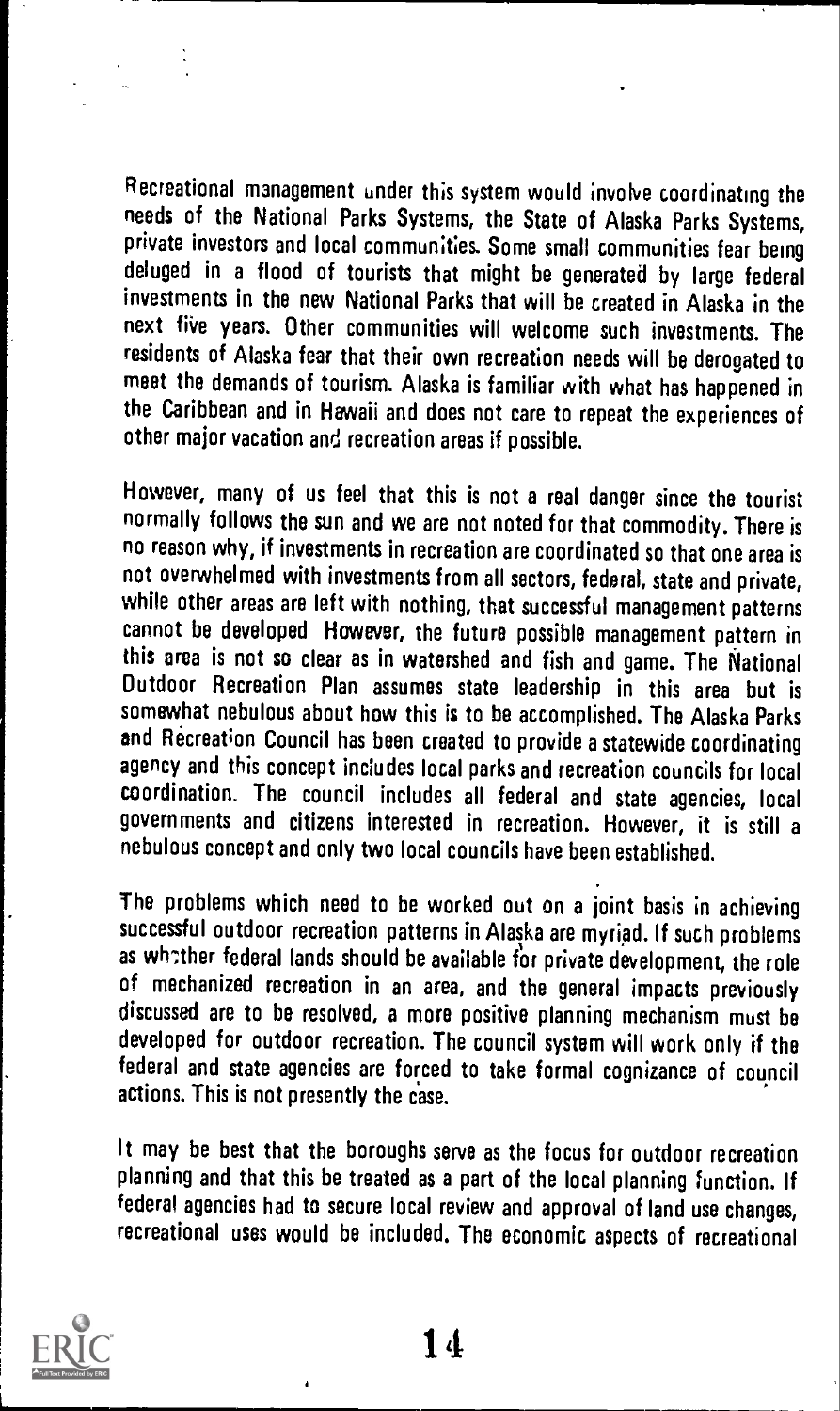development and their impact upon communities are not well handled at the local level at present but receive at least as much attention as the federal and state agencies give them. Community self interest must be counted upon to serve as a countervailing force one way or another in this regard.

The problems engendered by natural resource development on the scale which will be present in Alaska in the next decade cross state and national boundaries. The development of <sup>a</sup> United States, and, hopefully, <sup>a</sup> continental energy policy, will govern in large part the development of Alaska's oil, coal, and other mineral resources. The state will need all the help it can get from land use planning legislation at the national level to insure that good planning standard: ... other sectors are not sacrificed to real or apparent energy needs. The state will also need help in maintaining the position of its living natural resources to insure that their viability is not sacrificed to national energy goals.

It is now becoming apparent that many Alaskans are experiencing a surfeit of development. It may well be that national public and private interests will demand development of Alaska at a greater pace than its residents desire. Hopefully, the state will be able to retain a large say in the rate of development of its minerals and will not be forced by national policy to accept capita! investme. is by multinational corporations larger than can be reasonably accommcdated within the political structure of a state of 330,000 people.

The State of Alaska has been castigated by many because it has fought against large land areas being designated for special purpose national uses. This opposition i.as been brought about not so much by the projected land uses as by a natural fear of control by the federal agencies and the clients which contro! then,. It is likely that Alaska will soon be castigated by those who wish to develop resources at a faster rate than is desired.

In any case, no matter what land use planning bills are eventually passed by the Congress, there must be within them some role for regional planning. In Alaska, the state framework is uniquely suited to the regional needs and if state and borough planning resources can be bolstered by the immediate future to a point where they can handle the constant flood of problems in every sector, it will probably work to the ultimate benefit of both the federal, state and private sectors. It is not a dramatic solution involving grand